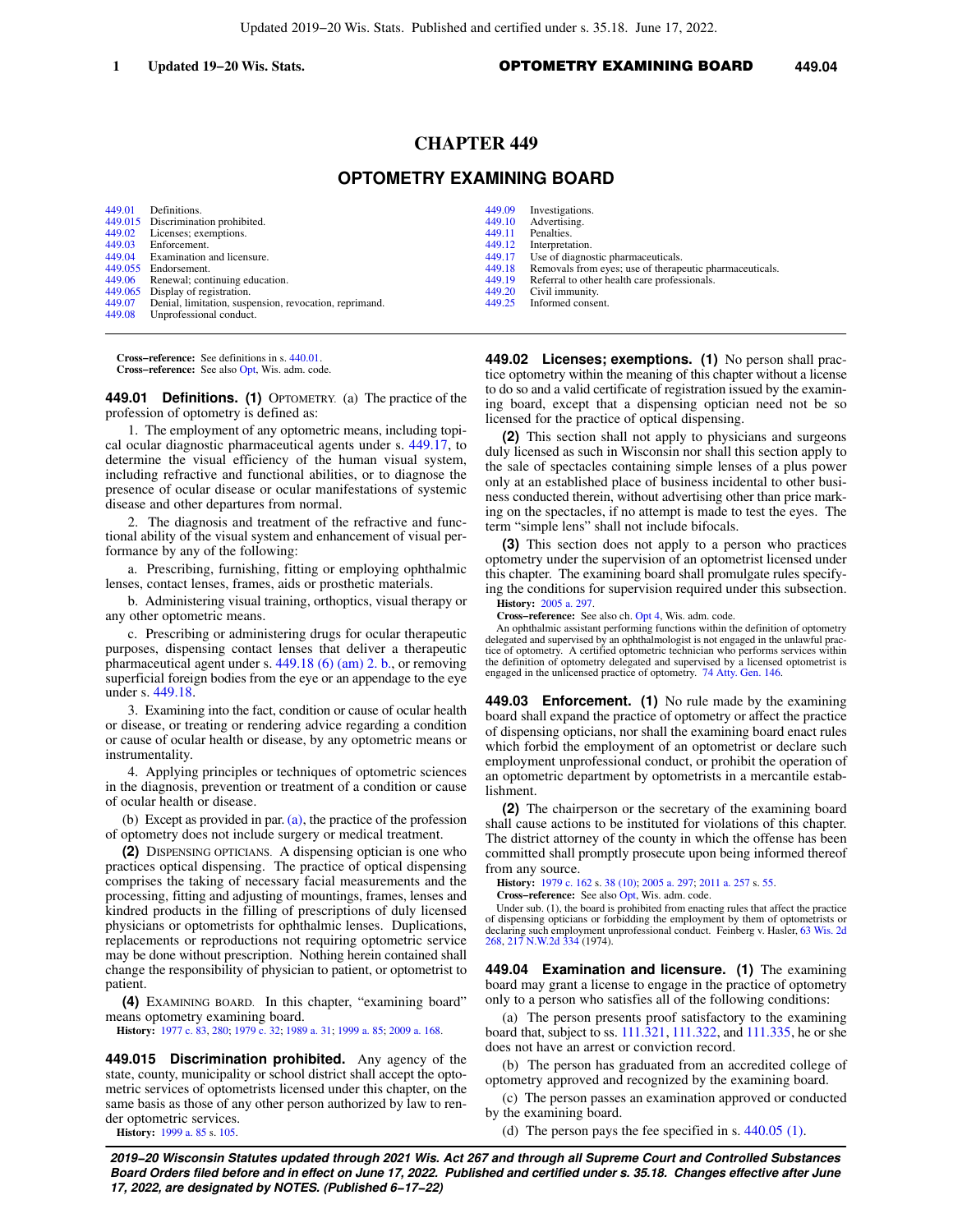## **449.04** OPTOMETRY EXAMINING BOARD **Updated 19−20 Wis. Stats. 2**

**(2)** The examination shall reasonably relate to the skills likely to be needed for an applicant to practice optometry in this state at the time of examination and shall seek to determine the applicant's preparedness to exercise such skills. The examination shall test knowledge regarding general and ocular pharmacology as it relates to optometry with particular emphasis on the use of topical ocular diagnostic pharmaceutical agents and therapeutic pharmaceutical agents, including the treatment of adverse reactions to such pharmaceutical agents, and knowledge regarding the removal of foreign bodies from an eye or from an appendage to the eye. The examination shall also test knowledge of state laws and administrative rules regarding the practice of optometry. The examining board may do any of the following:

(a) Prepare, administer, and grade the examination.

(b) Approve in whole or in part an examination prepared, administered, and graded by the national board of examiners in optometry or another examination provider approved by the examining board.

(c) Approve and administer an examination prepared and graded by or under the direction of the national board of examiners in optometry or another examination provider approved by the examining board.

**History:** [1977 c. 29,](https://docs.legis.wisconsin.gov/document/acts/1977/29) [418;](https://docs.legis.wisconsin.gov/document/acts/1977/418) [1991 a. 39](https://docs.legis.wisconsin.gov/document/acts/1991/39); [2005 a. 297](https://docs.legis.wisconsin.gov/document/acts/2005/297); [2013 a. 114](https://docs.legis.wisconsin.gov/document/acts/2013/114) ss. [19](https://docs.legis.wisconsin.gov/document/acts/2013/114,%20s.%2019), [20,](https://docs.legis.wisconsin.gov/document/acts/2013/114,%20s.%2020) [22,](https://docs.legis.wisconsin.gov/document/acts/2013/114,%20s.%2022) [23](https://docs.legis.wisconsin.gov/document/acts/2013/114,%20s.%2023). **Cross−reference:** See also ch. [Opt 3,](https://docs.legis.wisconsin.gov/document/administrativecode/ch.%20Opt%203) Wis. adm. code.

**449.055 Endorsement.** The examining board may issue a license and certificate of registration to a person who is licensed in good standing to practice optometry in another state that has substantially similar requirements if all of the following conditions are satisfied:

**(1)** The person has passed an examination in pathology and practical optometry.

**(2)** The person passes an examination that tests knowledge of state and federal laws and administrative rules and regulations regarding the practice of optometry.

**(3)** The person pays the fee specified in s. [440.05 \(1\)](https://docs.legis.wisconsin.gov/document/statutes/440.05(1)).

**(4)** The person submits satisfactory evidence that the person has actually practiced in the other state for 5 years.

**(5)** The person satisfies the requirements under s. [449.04 \(1\)](https://docs.legis.wisconsin.gov/document/statutes/449.04(1)(a)) [\(a\)](https://docs.legis.wisconsin.gov/document/statutes/449.04(1)(a)) and [\(b\).](https://docs.legis.wisconsin.gov/document/statutes/449.04(1)(b))

**(6)** The person has completed the study specified in ss. [449.17](https://docs.legis.wisconsin.gov/document/statutes/449.17(1m)(b))  $(1m)$  (b) and [449.18 \(2\) \(a\) 2.](https://docs.legis.wisconsin.gov/document/statutes/449.18(2)(a)2.) and passes the examinations specified in ss.  $449.17$  (1m) (c) and  $449.18$  (2) (a) 3.

**History:** [2005 a. 297](https://docs.legis.wisconsin.gov/document/acts/2005/297), ss. [16](https://docs.legis.wisconsin.gov/document/acts/2005/297,%20s.%2016) to [19;](https://docs.legis.wisconsin.gov/document/acts/2005/297,%20s.%2019) [2013 a. 114](https://docs.legis.wisconsin.gov/document/acts/2013/114).

**449.06 Renewal; continuing education. (1)** Persons practicing optometry shall, on or before the applicable renewal date specified under s. [440.08 \(2\) \(a\)](https://docs.legis.wisconsin.gov/document/statutes/440.08(2)(a)), register with the department, pay the applicable renewal fee determined by the department under s. [440.03 \(9\) \(a\),](https://docs.legis.wisconsin.gov/document/statutes/440.03(9)(a)) and provide evidence satisfactory to the examining board that he or she has complied with the rules promulgated under sub. [\(2m\)](https://docs.legis.wisconsin.gov/document/statutes/449.06(2m)).

**(2m)** The examining board shall promulgate rules requiring a person who is issued a license to practice optometry to complete, during the 2−year period immediately preceding the renewal date specified in s.  $440.08$  (2) (a), not less than 30 hours of continuing education. The rules shall include requirements that apply only to optometrists who are allowed to use topical ocular diagnostic pharmaceutical agents under s. [449.17](https://docs.legis.wisconsin.gov/document/statutes/449.17) or who are allowed to use therapeutic pharmaceutical agents or remove foreign bodies from an eye or from an appendage to the eye under s. [449.18](https://docs.legis.wisconsin.gov/document/statutes/449.18).

**History:** [1977 c. 29;](https://docs.legis.wisconsin.gov/document/acts/1977/29) [1991 a. 39,](https://docs.legis.wisconsin.gov/document/acts/1991/39) [207](https://docs.legis.wisconsin.gov/document/acts/1991/207); [2005 a. 297;](https://docs.legis.wisconsin.gov/document/acts/2005/297) [2007 a. 20.](https://docs.legis.wisconsin.gov/document/acts/2007/20)

**Cross−reference:** See also ch. [Opt 7,](https://docs.legis.wisconsin.gov/document/administrativecode/ch.%20Opt%207) Wis. adm. code.

**449.065 Display of registration.** Every practicing optometrist shall display in a conspicuous place, at the entrance of his or her office, the name of the person so practicing and shall keep the certificate of registration issued by the examining board conspicuously displayed in that place of business so that it can easily be seen and read.

**History:** [2005 a. 297](https://docs.legis.wisconsin.gov/document/acts/2005/297), s. [22](https://docs.legis.wisconsin.gov/document/acts/2005/297,%20s.%2022).

**449.07 Denial, limitation, suspension, revocation, reprimand. (1)** The examining board, by order, may reprimand and may deny, limit, suspend or revoke any license or certificate of registration if the licensee or registrant:

(a) Obtained the license or certificate through error or fraud; (b) Is grossly incompetent;

(c) Is habitually drunk or addicted to the use of habit−forming drugs;

(d) Has been convicted in a court of competent jurisdiction, either within or without this state, of any violation of any law governing the practice of optometry or of any felony, subject to ss. [111.321,](https://docs.legis.wisconsin.gov/document/statutes/111.321) [111.322](https://docs.legis.wisconsin.gov/document/statutes/111.322) and [111.335,](https://docs.legis.wisconsin.gov/document/statutes/111.335) a certified copy of the record of conviction to be conclusive evidence of such conviction;

(e) Has obtained or sought to obtain anything of value by fraudulent representation in the practice of optometry;

(f) Is guilty of immoral or unprofessional conduct;

(fm) Violates s. [449.17](https://docs.legis.wisconsin.gov/document/statutes/449.17), [449.18](https://docs.legis.wisconsin.gov/document/statutes/449.18) or [449.19;](https://docs.legis.wisconsin.gov/document/statutes/449.19)

(g) Continued practice, knowingly having an infectious or contagious disease; or

(h) If the applicant or registrant maintains a professional connection or association with any other person continuing to violate this chapter after 10 days' notice in writing by the examining board.

**(3)** Upon application and satisfactory proof that the cause of such revocation or suspension no longer exists, the examining board may reinstate any license or registration by it suspended or revoked. This subsection does not apply to a license or registration that is suspended under s. [440.13 \(2\) \(c\)](https://docs.legis.wisconsin.gov/document/statutes/440.13(2)(c)) or that is revoked under s. [440.12.](https://docs.legis.wisconsin.gov/document/statutes/440.12)

**History:** [1975 c. 39](https://docs.legis.wisconsin.gov/document/acts/1975/39), [199;](https://docs.legis.wisconsin.gov/document/acts/1975/199) [1977 c. 29](https://docs.legis.wisconsin.gov/document/acts/1977/29), [125](https://docs.legis.wisconsin.gov/document/acts/1977/125), [280;](https://docs.legis.wisconsin.gov/document/acts/1977/280) [1977 c. 418](https://docs.legis.wisconsin.gov/document/acts/1977/418) ss. [851,](https://docs.legis.wisconsin.gov/document/acts/1977/418,%20s.%20851) [853](https://docs.legis.wisconsin.gov/document/acts/1977/418,%20s.%20853); [1979 c.](https://docs.legis.wisconsin.gov/document/acts/1979/162) [162;](https://docs.legis.wisconsin.gov/document/acts/1979/162) [1981 c. 334](https://docs.legis.wisconsin.gov/document/acts/1981/334) s. [25 \(1\)](https://docs.legis.wisconsin.gov/document/acts/1981/334,%20s.%2025); [1983 a. 289;](https://docs.legis.wisconsin.gov/document/acts/1983/289) [1989 a. 31;](https://docs.legis.wisconsin.gov/document/acts/1989/31) [1991 a. 39](https://docs.legis.wisconsin.gov/document/acts/1991/39); [1997 a. 191,](https://docs.legis.wisconsin.gov/document/acts/1997/191) [237.](https://docs.legis.wisconsin.gov/document/acts/1997/237)

**449.08 Unprofessional conduct. (1)** Unprofessional conduct includes without limitation because of enumeration:

(a) Any conduct of a character likely to deceive or defraud the public;

(b) Loaning of an optometric license or certificate to anyone;

(d) Splitting or dividing any fee for optometric service with any person, except an associate licensed optometrist; or

(e) Engaging in conduct unbecoming a person licensed to practice.

**(2)** Unprofessional advertising includes advertising professional superiority or the performance of professional services in a superior manner.

**History:** [1977 c. 362;](https://docs.legis.wisconsin.gov/document/acts/1977/362) [1979 c. 337](https://docs.legis.wisconsin.gov/document/acts/1979/337); [2005 a. 297.](https://docs.legis.wisconsin.gov/document/acts/2005/297)

**Cross−reference:** See also ch. [Opt 5](https://docs.legis.wisconsin.gov/document/administrativecode/ch.%20Opt%205), Wis. adm. code.

**449.09 Investigations.** Subject to the rules promulgated under s. [440.03 \(1\)](https://docs.legis.wisconsin.gov/document/statutes/440.03(1)), the examining board may make investigations and conduct hearings in regard to the conduct of any licensed optometrist or any person who, it has reason to believe, is acting or has acted in such capacity within the state. The person complained against may proceed to review such action of the examining board under ch. [227](https://docs.legis.wisconsin.gov/document/statutes/ch.%20227).

**History:** [1977 c. 418.](https://docs.legis.wisconsin.gov/document/acts/1977/418)

**449.10 Advertising.** No rule of the examining board, unless intended to regulate false or misleading advertising, may restrict advertising on products and nonvariable services. In this section, "nonvariable services" means services for which a fee can be objectively determined prior to the time the services are rendered. **History:** [1977 c. 362.](https://docs.legis.wisconsin.gov/document/acts/1977/362)

**449.11 Penalties.** Any person not lawfully authorized to practice optometry, who shall practice optometry or shall hold himself or herself out as a practitioner thereof, or who shall impersonate another practitioner or who shall violate any provisions of this chapter, or any rule or regulation made under authority thereof, shall be punished for the first offense by a fine not less than \$50 nor more than \$200, or by imprisonment for not more than 3 months, or both. And for a subsequent offense by a fine not

**2019−20 Wisconsin Statutes updated through 2021 Wis. Act 267 and through all Supreme Court and Controlled Substances Board Orders filed before and in effect on June 17, 2022. Published and certified under s. 35.18. Changes effective after June 17, 2022, are designated by NOTES. (Published 6−17−22)**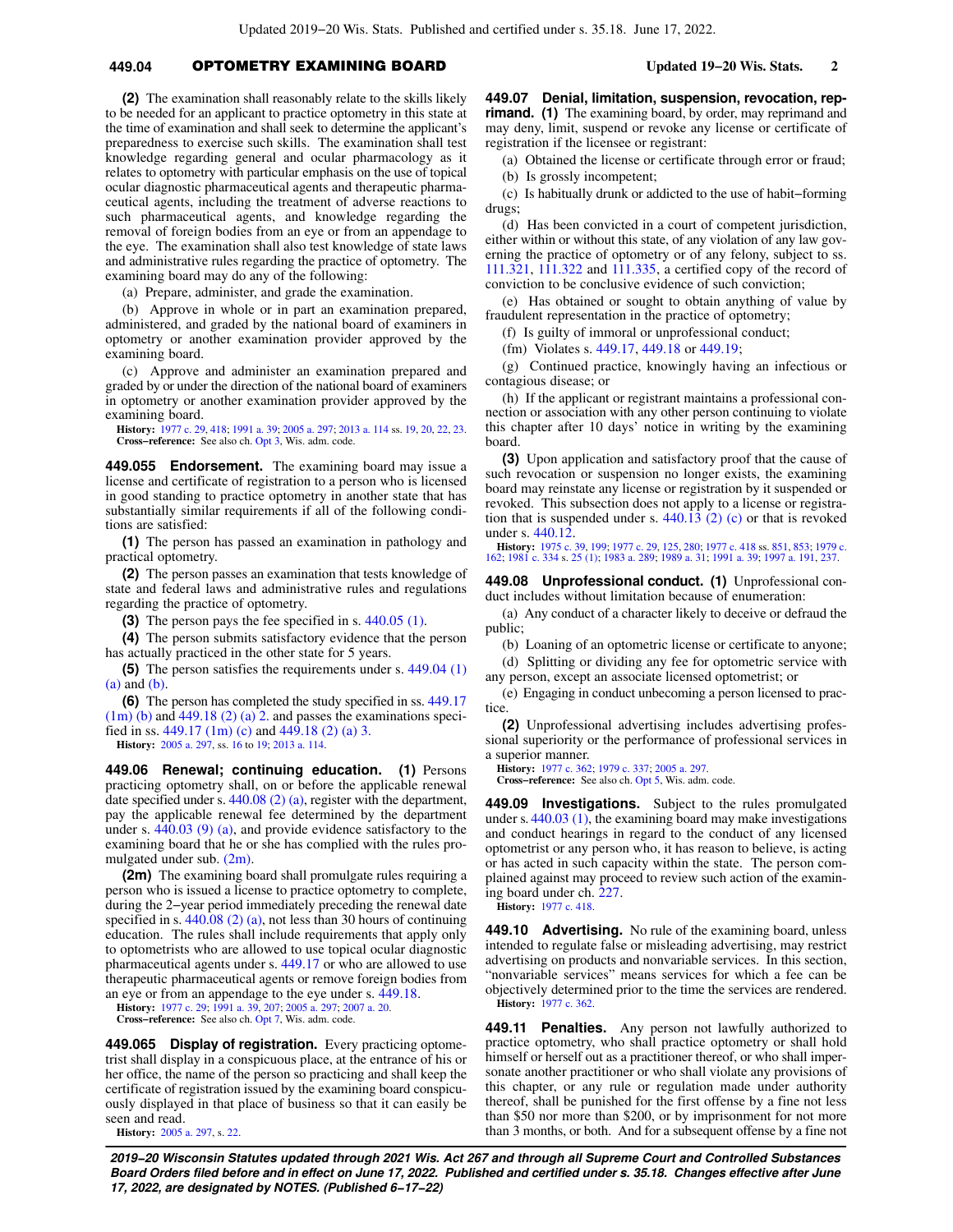less than \$200 nor more than \$500 or by imprisonment for not less than 3 nor more than 6 months, or both.

**History:** [1979 c. 162](https://docs.legis.wisconsin.gov/document/acts/1979/162) s. [38 \(9\)](https://docs.legis.wisconsin.gov/document/acts/1979/162,%20s.%2038).

**449.12 Interpretation.** This chapter is passed in the interests of public health, safety and welfare and its provisions shall be liberally construed to carry out its objects and purposes.

**449.17 Use of diagnostic pharmaceuticals. (1)** APPLI-CABILITY. An optometrist may use topical ocular diagnostic pharmaceutical agents only if the optometrist establishes a plan specified in sub.  $(2)$  and if one of the following applies:

(a) The examining board initially issues a license to practice optometry to the optometrist on or after August 1, 2006.

(b) The department issued a certificate to the optometrist under s. [449.17,](https://docs.legis.wisconsin.gov/document/statutes/2003/449.17) 2003 stats.

(c) The examining board issues a certificate under sub. [\(1m\)](https://docs.legis.wisconsin.gov/document/statutes/449.17(1m)) to an optometrist issued a license to practice optometry before August 1, 2006.

**(1m)** LICENSES ISSUED BEFORE AUGUST 1, 2006. (a) The examining board shall certify an optometrist to use topical ocular diagnostic pharmaceutical agents if the optometrist was issued a license to practice optometry before August 1, 2006, and the optometrist satisfies the education requirements under par. [\(b\)](https://docs.legis.wisconsin.gov/document/statutes/449.17(1m)(b)) and successfully completes an examination under par. [\(c\).](https://docs.legis.wisconsin.gov/document/statutes/449.17(1m)(c))

(b) In addition to the requirements under par.  $(c)$ , the examining board may issue certificates under par. [\(a\)](https://docs.legis.wisconsin.gov/document/statutes/449.17(1m)(a)) only to optometrists who successfully complete 60 classroom hours of study in general and ocular pharmacology as it relates to optometry with particular emphasis on the use of topical ocular diagnostic pharmaceutical agents. At least 30 of the 60 classroom hours of study shall be in ocular pharmacology and shall emphasize the systemic effects of and reactions to pharmaceutical agents, including the treatment of any adverse reactions that may occur. The course of study shall be offered by an institution approved by the examining board and accredited by a regional or professional accrediting organization which is recognized by the Council for Higher Education Accreditation or its successor or the federal department of education, and shall be completed prior to entering the examination required under par. [\(c\)](https://docs.legis.wisconsin.gov/document/statutes/449.17(1m)(c)).

(c) The examining board may issue certificates under par. [\(a\)](https://docs.legis.wisconsin.gov/document/statutes/449.17(1m)(a)) only to optometrists who successfully complete an examination approved or conducted by the examining board on the subject of general and ocular pharmacology as it relates to optometry with particular emphasis on the use of topical ocular diagnostic pharmaceutical agents, including the treatment of adverse reactions to such pharmaceutical agents. The examination shall be prepared or approved by the examining board. The examining board shall periodically review the validity, reliability, and appropriateness of the examination. The examining board may do any of the following:

1. Prepare, administer, and grade the examination.

2. Approve in whole or in part an examination prepared, administered, and graded by the national board of examiners in optometry or another examination provider approved by the examining board.

3. Approve and administer an examination prepared and graded by or under the direction of the national board of examiners in optometry or another examination provider approved by the examining board.

(d) No fee may be charged for a certificate issued under this subsection. A certificate issued under this subsection or s. [449.17,](https://docs.legis.wisconsin.gov/document/statutes/2003/449.17) 2003 stats., remains in effect while the optometrist's license to practice optometry remains in effect unless the certificate is suspended or revoked by the examining board.

**(2)** PLAN. Topical ocular diagnostic pharmaceutical agents may be used only by optometrists who have established a plan for the referral of patients who experience adverse reactions from the application of such agents to appropriate medical services.

### **3 Updated 19−20 Wis. Stats.** OPTOMETRY EXAMINING BOARD **449.18**

**(5)** The secretary shall, after consultation with the examining board, the medical examining board and the pharmacy examining board, promulgate rules specifying the topical ocular diagnostic pharmaceutical agents which optometrists may utilize in this state.

**(8)** REIMBURSEMENT PROHIBITED. No optometrist may be reimbursed under s.  $49.46$  (2) (a) 3. or  $49.471$  (11) for any increase in charges or separate charge which is attributable to the use of topical ocular diagnostic pharmaceutical agents.

**History:** [1977 c. 280;](https://docs.legis.wisconsin.gov/document/acts/1977/280) [1979 c. 162](https://docs.legis.wisconsin.gov/document/acts/1979/162); [1981 c. 15](https://docs.legis.wisconsin.gov/document/acts/1981/15); [1983 a. 273](https://docs.legis.wisconsin.gov/document/acts/1983/273), [524](https://docs.legis.wisconsin.gov/document/acts/1983/524); [1989 a. 31;](https://docs.legis.wisconsin.gov/document/acts/1989/31) [1991](https://docs.legis.wisconsin.gov/document/acts/1991/39) [a. 39;](https://docs.legis.wisconsin.gov/document/acts/1991/39) [2005 a. 297](https://docs.legis.wisconsin.gov/document/acts/2005/297); [2007 a. 20](https://docs.legis.wisconsin.gov/document/acts/2007/20).

**Cross−reference:** See also ch. [SPS 10,](https://docs.legis.wisconsin.gov/document/administrativecode/ch.%20SPS%2010) Wis. adm. code.

**449.18 Removals from eyes; use of therapeutic pharmaceuticals. (1)** APPLICABILITY. No optometrist may use therapeutic pharmaceutical agents or remove foreign bodies from an eye or from an appendage to the eye unless one of the following applies:

(a) The examining board initially issues a license to practice optometry to the optometrist on or after August 1, 2006.

(b) The department issued a certificate to the optometrist under s. [449.18,](https://docs.legis.wisconsin.gov/document/statutes/2003/449.18) 2003 stats.

(c) The examining board issues a certificate under sub. [\(2\)](https://docs.legis.wisconsin.gov/document/statutes/449.18(2)) to an optometrist issued a license to practice optometry before August 1, 2006.

**(2)** LICENSES ISSUED BEFORE AUGUST 1, 2006. (a) The examining board shall certify an optometrist to use therapeutic pharmaceutical agents and remove foreign bodies from an eye or from an appendage to the eye if the optometrist was issued a license to practice optometry before August 1, 2006, and the optometrist satisfies all of the following:

1. The optometrist is certified under s. [449.17](https://docs.legis.wisconsin.gov/document/statutes/2003/449.17), 2003 stats., or s. [449.17 \(1m\) \(a\)](https://docs.legis.wisconsin.gov/document/statutes/449.17(1m)(a)) to use topical ocular diagnostic pharmaceutical agents.

2. The optometrist has successfully completed 100 hours of approved study in the use of therapeutic pharmaceutical agents and the removal of superficial foreign bodies from an eye or from an appendage to the eye. The course of study shall be offered by an institution approved by the examining board and accredited by a regional or professional accrediting organization that is recognized by the Council for Higher Education Accreditation or its successor or the federal department of education.

3. The optometrist has passed an examination conducted or approved by the examining board. The examining board shall periodically review the validity, reliability, and appropriateness of the examination that it conducts or approves under this subdivision.

(d) No fee may be charged for the issuance of a certificate under par. [\(a\).](https://docs.legis.wisconsin.gov/document/statutes/449.18(2)(a))

(e) A certificate issued under par. [\(a\)](https://docs.legis.wisconsin.gov/document/statutes/449.18(2)(a)) or s. [449.18](https://docs.legis.wisconsin.gov/document/statutes/2003/449.18), 2003 stats., remains in effect while the optometrist's license to practice optometry remains in effect unless the certificate is suspended or revoked by the examining board.

**(5)** REMOVALS FROM EYES. An optometrist who is allowed under sub.  $(1)$  to remove a foreign body from an eye or from an appendage to an eye may not remove a foreign body from an eye or from an appendage to an eye if the foreign body is deeper than Bowman's layer of the cornea or deeper than the conjunctiva.

**(6)** USE OF THERAPEUTIC PHARMACEUTICALS. (am) An optometrist who is allowed under sub.  $(1)$  to use therapeutic pharmaceutical agents may not do any of the following:

1. Prescribe or administer any therapeutic pharmaceutical agent that he or she is prohibited from prescribing or administering under the rules promulgated under par. [\(cm\)](https://docs.legis.wisconsin.gov/document/statutes/449.18(6)(cm)).

2. Dispense, as defined in s. [450.01 \(7\)](https://docs.legis.wisconsin.gov/document/statutes/450.01(7)), other than by prescribing or administering. This subdivision does not prohibit the optometrist from doing any of the following:

**2019−20 Wisconsin Statutes updated through 2021 Wis. Act 267 and through all Supreme Court and Controlled Substances Board Orders filed before and in effect on June 17, 2022. Published and certified under s. 35.18. Changes effective after June 17, 2022, are designated by NOTES. (Published 6−17−22)**